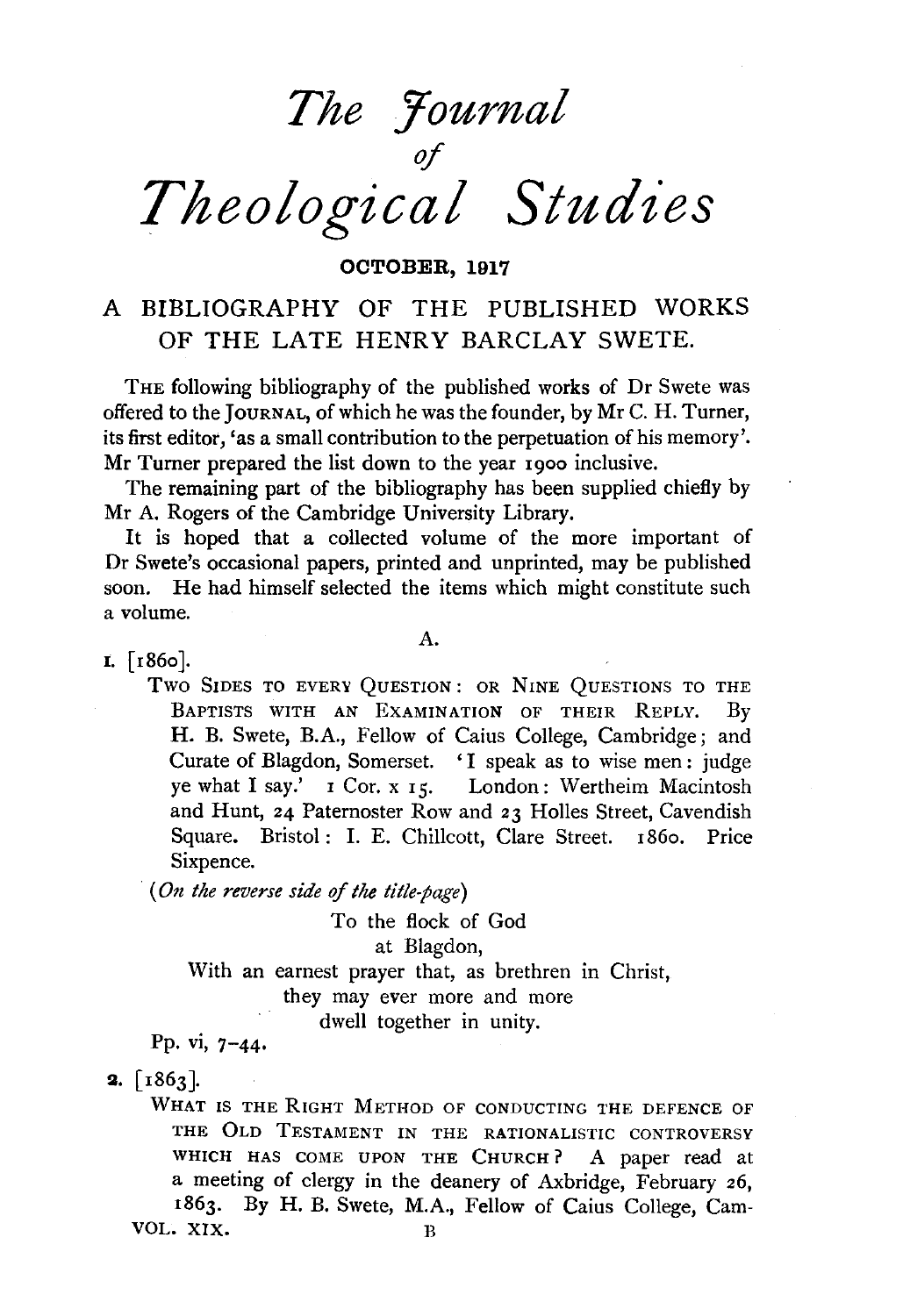bridge, and Curate of Blagdon, Somerset. London : Wertheim Macintosh and Hunt, 24 Paternoster Row and 23 Holies Street, Cavendish Square. 1863. Price Fourpence.

Pp. 16.

# 3, 4.  $\lceil 1863 \rceil$ ,  $\lceil 1866 \rceil$ .

S. PAUL'S EPISTLES. THE EPISTLES TO THE THESSALONIANS. WITH AN INTRODUCTION, EXPLANATORY NOTES, PRACTICAL THOUGHTS, AND PRAYERS, FoR PRIVATE AND FAMILY UsE. By Edward Headland, M.A., Rector of Broadwey, Dorset, late Fellow of Caius College, Cambridge, and Senior Curate of S. Marylebone, London; and Henry Barclay Swete, M.A., Fellow of Caius College, and Curate of Blagdon, Somerset. London: Hatchard and Co., 187 Piccadilly. 1863.

*(On the reverse side of the title-page)* 

'Whence is it that [this blessed Apostle] dwells upon the lips of all men throughout the world? that he is admired . . • not amongst ourselves alone, but even amongst Jews and Greeks ? Is it not from the excellence of his Epistles? Whereby he benefited the faithful, not only of that age, but those who lived from his day to ours ; yea, and will yet benefit those that are to be until the coming of Christ.' S. Chrysost. de Sacerd. iv 7.

*followed by the Collect for the feast of the Conversion of St Paul. (On the last page)* 

'Behold! he cometh with clouds . . . even so, Amen.' Rev. i 7. Pp. xxxiv, 35-206.

S. PAUL'S EPISTLES. THE EPISTLE TO THE GALATIANS, WITH AN INTRODUCTION (&c. as before, save that Mr Swete is now *described only as* Fellow of Caius College). London : Hatchard and Co., 187 Piccadilly, Booksellers to H.R.H. the Princess of Wales. 1866.

*(On the reverse side of the title-page)* 

'Christ's Gospel is not a Ceremonial Law (as much of Moses' Law was): but it is a religion to serve God, not in bondage of the figure or shadow, but in the freedom of the Spirit.' Preface to the Book of Common Prayer.

*followed by the Collect for the feast of the Circumcision.* Pp. xvi,  $17 - 160$ .

[In the preface to the earlier of the two volumes it is explained that the Practical Thoughts, Prayers, and selection of Hymns, besides the first section of the Introduction, were Mr Headland's work, the rest Mr Swete's : but each editor freely and carefully revised the other's portion.]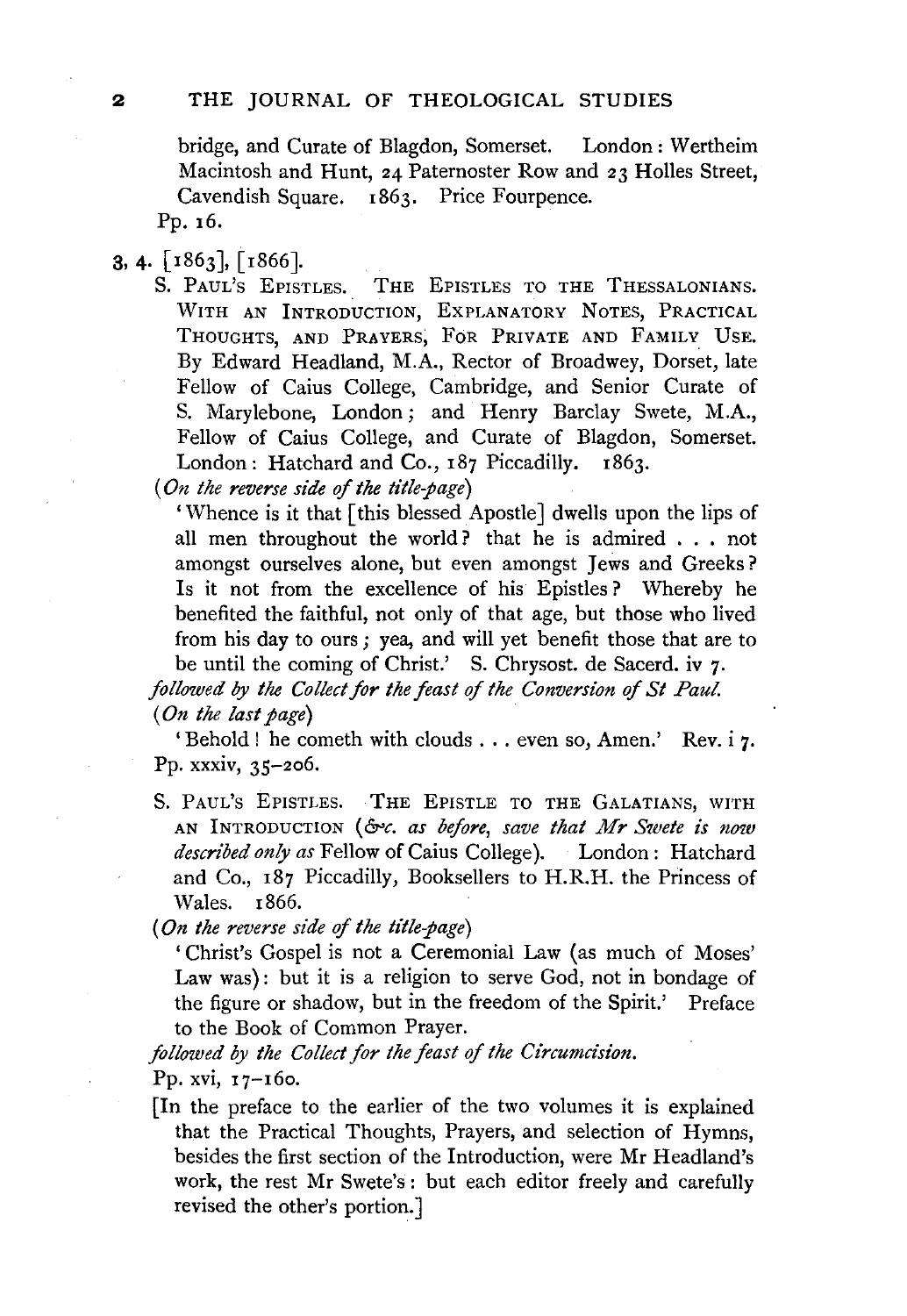$5.$  [1868].

ENGLAND VERSUS ROME: A BRIEF HANDBOOK OF THE ROMAN CATHOLIC CONTROVERSY FOR THE USE OF MEMBERS OF THE ENGLISH CHURCH. By Henry Barclay Swete, M.A., Fellow of Gonville and Caius College, Cambridge.  $d\pi^2 d\rho_X \hat{\eta} s$  or  $\gamma \hat{\epsilon} \gamma \partial \nu \epsilon \nu$ Rivingtons: London, Oxford, and Cambridge. 1868.  $\delta v \tau \omega s$ . (On the reverse side of the title-page)

> 'She mourns that tender hearts should bend Before a meaner shrine.

And upon Saint or Angel spend

The love that should be Thine.'

#### (from the Christian Year.)

(On the last page)

παρακαλών έπατωνίzεςθαι τη άπαξ παραλοθείς τοις άτίσις πίςτει. Pp. viii. 224.

 $5 b.$  [1872]. An Italian translation of the above.

PARAGONE DOTTRINALE TRA LA CHIESA ROMANA E LA CHIESA INGLESE. Per Enrico B. Swete, dell' Università di Cambridge. Libreria Loescher: Torino, Firenze e Roma. 1872.

Pp. 222.

6.  $\lceil 1873 \rceil$ .

ON THE EARLY HISTORY OF THE DOCTRINE OF THE HOLY SPIRIT: WITH ESPECIAL REFERENCE TO THE CONTROVERSIES OF THE FOURTH CENTURY. By H. B. Swete, M.A., Fellow and Tutor of Gonville and Caius College. Ζώμεν Πνεύματι. Cambridge: Deighton, Bell, and Co. London: George Bell and Sons. 1873. (On the reverse side of the title-page)

Deus Oui corda fidelium Sancti Spiritus illustratione docuisti: da nobis in Eodem Spiritu recta sapere et de Ejus semper consolatione gaudere. per Dominum nostrum. in unitate Ejusdem Spiritus.

(On the last page)

τώ θεώ και πατρί πρέπει Δόξα τιΜΗ και προσκήνησιο σήν τώ σηνανάρχω αγτογ γίῷ καὶ λότῳ ẫΜΑ τῷ παΝατίῳ καὶ Ζωοποιῷ πΝεγΜατι, ΝγΝ καὶ εἰς τογς ατελεγτήτογς αίωνας των αίώνων. ΔΜΗΝ.

Pp.  $\text{roo.}$ 

 $7. \; \lceil 1875 \rceil.$ 

THEODORUS LASCARIS JUNIOR, DE PROCESSIONE SPIRITUS SANCTI ORATIO APOLOGETICA. Ad fidem codicum edidit H. B. Swete, S.T.B., Coll. Gonv.-Cai. Soc. iva worv ev. S. Joann. 17, 22.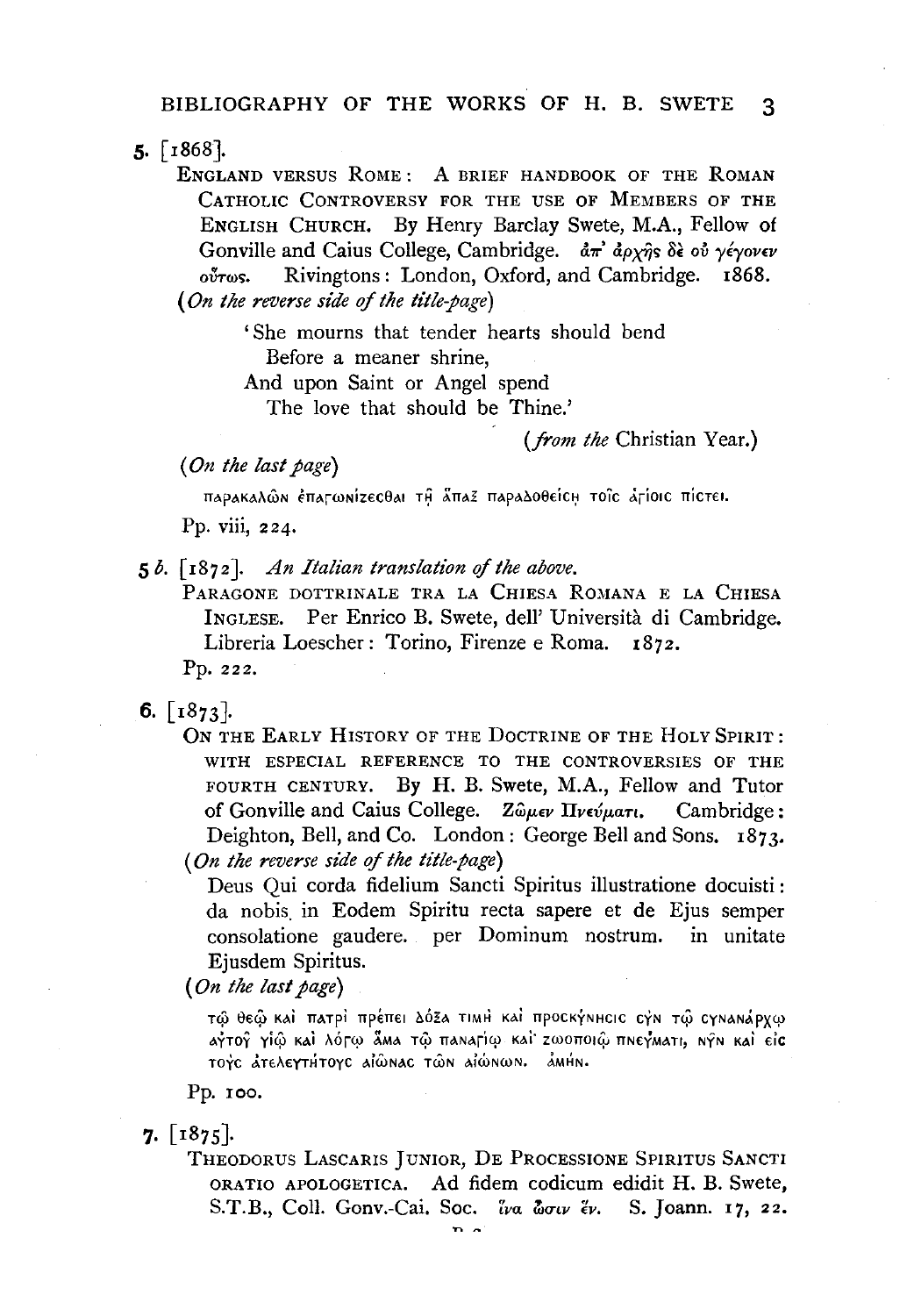Londini, item Edinae: apud Williams et Norgate. Jenae: typis Fr. Frommanni. MDCCCLXXV.

[Greek title p. I: @EOAQPOY BAXIAEQX TOY AAXKAPI ΛΟΓΟΣ ΑΠΟΛΟΓΗΤΙΚΟΣ ΠΡΟΣ ΕΠΙΣΚΟΠΟΝ ΚΟΤΡΩΝΗΣ ΚΑΤΑ ΛΑΤΙΝΩΝ ΠΕΡΙ ΤΟΥ ΑΓΙΟΥ ΠΝΕΥΜΑΤΟΣ].

Pp. iv, 24.

## $8. \; \lceil 1876 \rceil.$

ON THE HISTORY OF THE DOCTRINE OF THE PROCESSION OF THE HOLY SPIRIT. FROM THE APOSTOLIC AGE TO THE DEATH OF CHARLEMAGNE. By H. B. Swete, B.D., Fellow and Divinity Lecturer of Gonville and Caius College.  $\hat{n} \mu \hat{\epsilon} \hat{\delta} \hat{\epsilon}$  ov  $\tau \hat{\delta} \pi \nu \hat{\epsilon} \hat{\nu} \mu a$ του κόσμου έλάβομεν, άλλα το Πνεύμα το έκ του Θεού. Cambridge: Deighton, Bell, and Co. London: George Bell and Sons. 1876. (On the reverse side of the title-page)

> PER TE SCIAMUS DA PATREM NOSCAMUS ATOUE FILIUM: TE UTRIUSOUE SPIRITUM CREDAMUS OMNI TEMPORE.

(On the reverse side of the next leaf)

έξαποστελείς το Πηεγμά τον και κτιςθής οπται· και ανακαινιείς το πρός ωπον THC FHC.

(On the reverse side of the next leaf) SI QUA DE MEO, ET TU IGNOSCE ET TUI.

Pp. viii. 248.

# 9, 10. [1880, 1882].

THEODORI EPISCOPI MOPSUESTENI IN EPISTOLAS B. PAULI COM-MENTARII. THE LATIN VERSION WITH THE GREEK FRAGMENTS. WITH AN INTRODUCTION NOTES AND INDICES. By H. B. Swete, B.D., Rector of Ashdon, Essex; late Senior Fellow of Gonville and Caius College, Cambridge. In two volumes. Vol. I. Introduction. Galatians-Colossians. Edited for the Syndics of the University Press. Cambridge: at the University Press. 1880.

(On the reverse side of the table of contents:  $p$ , viii)

'Si quid forte minus intellegens Theodorus male scripsit, sufficit nobis respuere, nec sub anathemate condemnare . . . haereticum enim non humanae infirmitatis ignorantia, sed pervicacia facit.' Facund. Herm. c. Mocian.

Vol. II: a similar title-page, save for the following In two volumes. Vol. II. I Thessalonians-Philemon. Appendices. Indices . . . 1882.

 $\overline{\mathbf{4}}$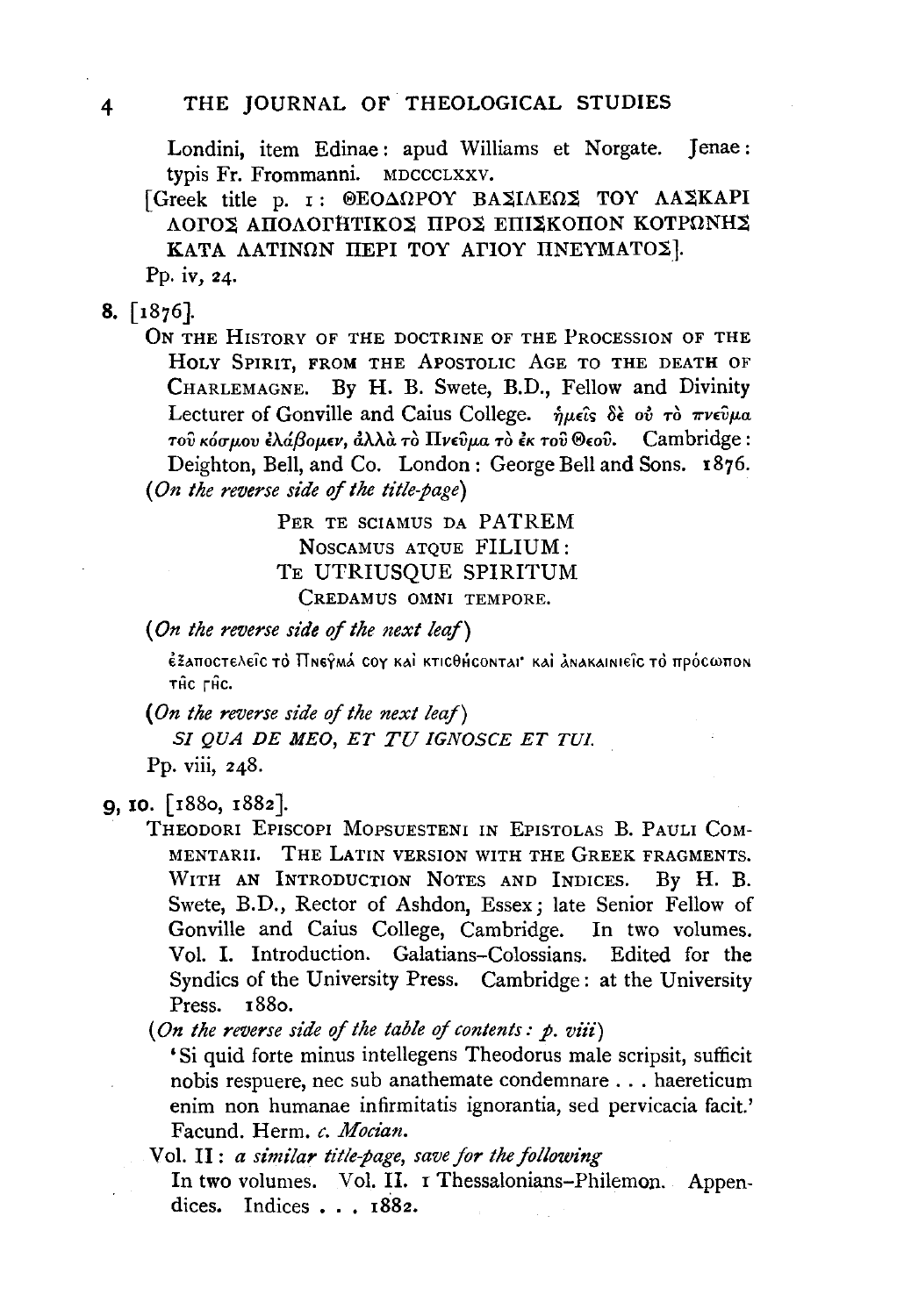(On the reverse side of the table of contents:  $p$ , viii)

"Εσικεν δέ φιλοπονώτερον περί τΗν Ιεράν ΗΜών και θείαν ΓραφΗν Διατεθήναι, εί καί έν πολλοΐς παραςγρεται της άληθείας. Phot. biblioth. cod. clxxvii.

Pp. lxxxviii, 312; viii, 378.

- 11, 12, 13. [1887, 1891, 1894].
	- THE OLD TESTAMENT IN GREEK ACCORDING TO THE SEPTUAGINT. Edited for the Syndics of the University Press by Henry Barclay Swete, D.D., Honorary Fellow of Gonville and Caius Vol. I. Genesis $-4$  Kings. Cambridge: at the College. University Press. 1887.
	- Vol. II : a similar title-page, save for the following changes by Henry Barclay Swete, D.D., Fellow of Gonville and Caius College, Regius Professor of Divinity. Vol. II. I Chronicles-Tobit . . . 1891.
	- Vol. III: a similar title-page, save in the following by Henry Barclay Swete, D.D., Hon. Litt.D. Dublin, Fellow of Gonville and Caius College, Regius Professor of Divinity. Vol. III. Hosea-4 Maccabees. . . . 1894.
	- (After the canonical books, before the Psalms of Solomon:  $p.764$ ) τοΐς προςΔεχοΜέΝΟΙς λήτρως Ν' Ιερογς αλήΜ.
	- (After the Psalms of Solomon, before the Canticles: p. 788)

λαλογ̃ητες ἐαγτοῖς ψαλΜοῖς καὶ γμησις καὶ φλαῖς πηεγματικαῖς.

(In each volume, before the Appendix of 'unsubstantial variants': I 804, II 850, III 814)

ΪΝΑ ΜΗ ΤΙ ΔΠΟΛΗΤΑΙ.

- Pp. xxviii, 829: xvi, 880: xx, 880.
- 11 b, 12 b, 13 b. Second edition of the above: Vol. I 1895, Vol. II 1896, Vol. III 1899.
- 11c, 12c, 13c. Third edition of the above: Vol. I 1901, Vol. II 1907, Vol. III 1912.
- 11 d. Fourth edition of Vol. I of the above, 1909.
- 14. [1889]. *Excerpted from* Vol. II of the above, No. 12, though published before it.

THE PSALMS IN GREEK ACCORDING TO THE SEPTUAGINT. Edited for the Syndics of the University Press by Henry Barclay Swete, D.D., Honorary Fellow of Gonville and Caius College. Cambridge: at the University Press. 1889.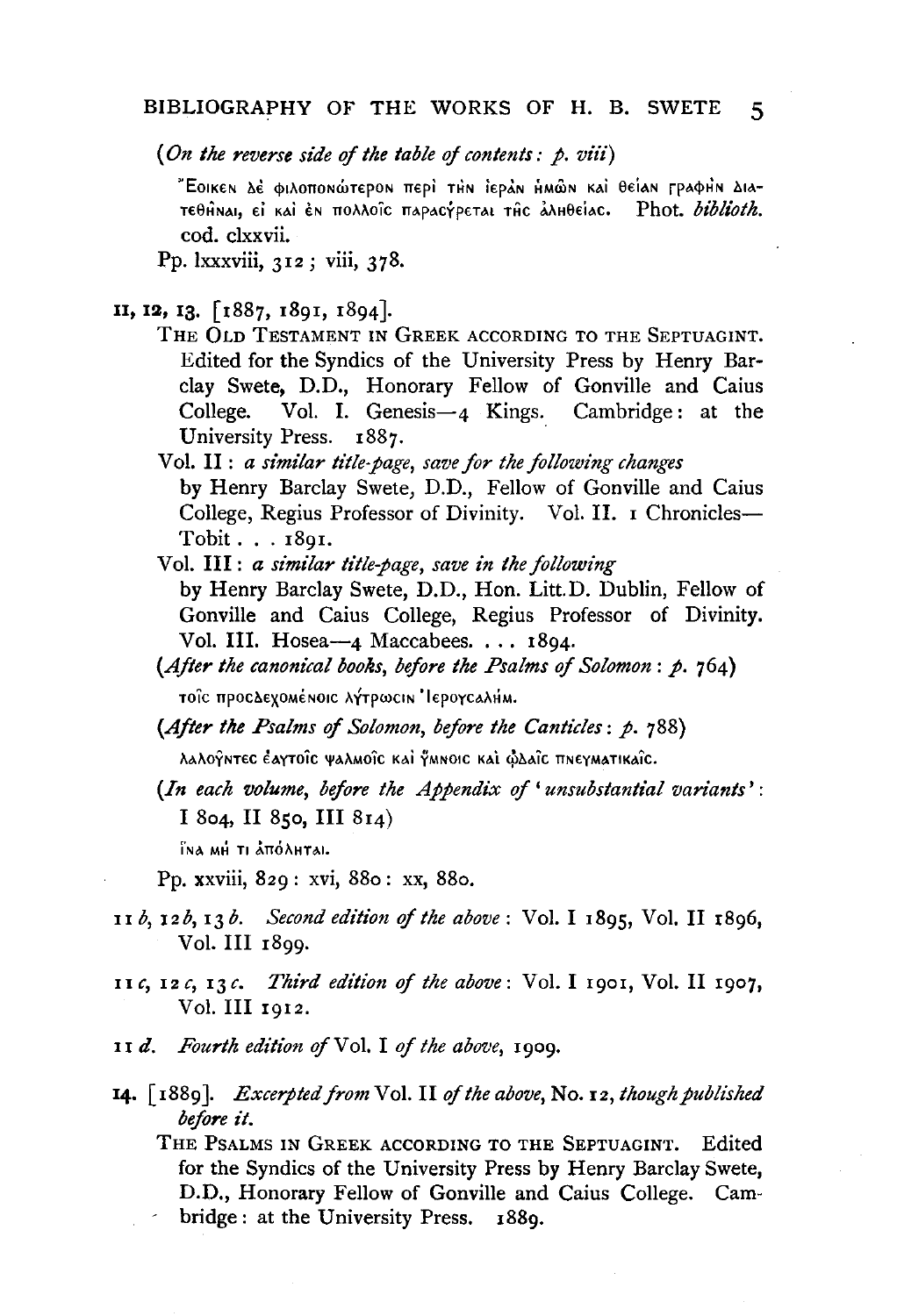(Between the preface and the text:  $p$ . xv)

εγθγμεί τις: ψαλλέτω.

ΔιΔάςκοητες και ΝΟΥθετογητες έαγτονς ψαλΜοΐς.

Pp. xvi, 213-416,  $\lceil 1 \rceil$ -8].

## $14b.$  [1896].

Second edition of the above, with the Canticles added, 1896. **Before the Canticles** 

ÎNA MH TI ẢNG AHTAI.

Pp. xvi, 213-416, 789-812,  $\lceil 1 - 8 \rceil$ .

- 15. [1899]. Excerpted from the second edition of Vol. III of the above, No. 13b.
	- THE PSALMS OF SOLOMON WITH THE GREEK FRAGMENTS OF THE BOOK OF ENOCH. Edited for the Syndics of the University Press by Henry Barclay Swete, D.D., Hon. Litt.D. Dublin. Fellow of Gonville and Caius College, Regius Professor of Divinity. Cambridge: at the University Press. 1899.

(Before the Psalms of Solomon: p. viii)

τοΐε προελεχοΜέΝΟΙΕ λήτρωειν ΙερογεαλήΜ.

(Before the fragments of Enoch:  $p$ , 24)

έπροφήτεγς εν λέ και τογτοις έβλοΜος άπο ΆλλΜ Ένώχ.

Pp. viii, 50.

 $16. \; \lceil 1892 \rceil.$ 

THE APOCRYPHAL GOSPEL OF ST PETER: THE GREEK TEXT OF THE NEWLY DISCOVERED FRAGMENT. London: Macmillan and  $Co.:$  and New York. 1892. [Preface signed H. B. S.]

 $(On \ page \ 15)$ 

πολλοί έπεχείρης ον ανατάξαςθαι Διήτης ιν.

ό τῶν ἀπάντων τεχνίτης λότος ο καθημένος ἐπὶ τῶν χερογΒίμ καὶ ςγνέχων τά πάντα, φανερωθείς τοΐς ανθρώποις, ἔΔωκεν Ημίν τετράμορφον το εγαρτέλιον, ένι δε πνεγματι σγνεχόμενον.

Pp. 16.

 $16 b.$  [1893]. Second edition of the above.

Title-page as before, but with the words Revised Edition, with some corrections from the MS added.

Pp. viii, 8.

#### $17.$  [1893].

EYATTEAION KATA HETPON. THE AKHMÎM FRAGMENT OF THE APOCRYPHAL GOSPEL OF ST PETER. Edited, with an Introduction, Notes, and Indices, by H. B. Swete, D.D., Hon.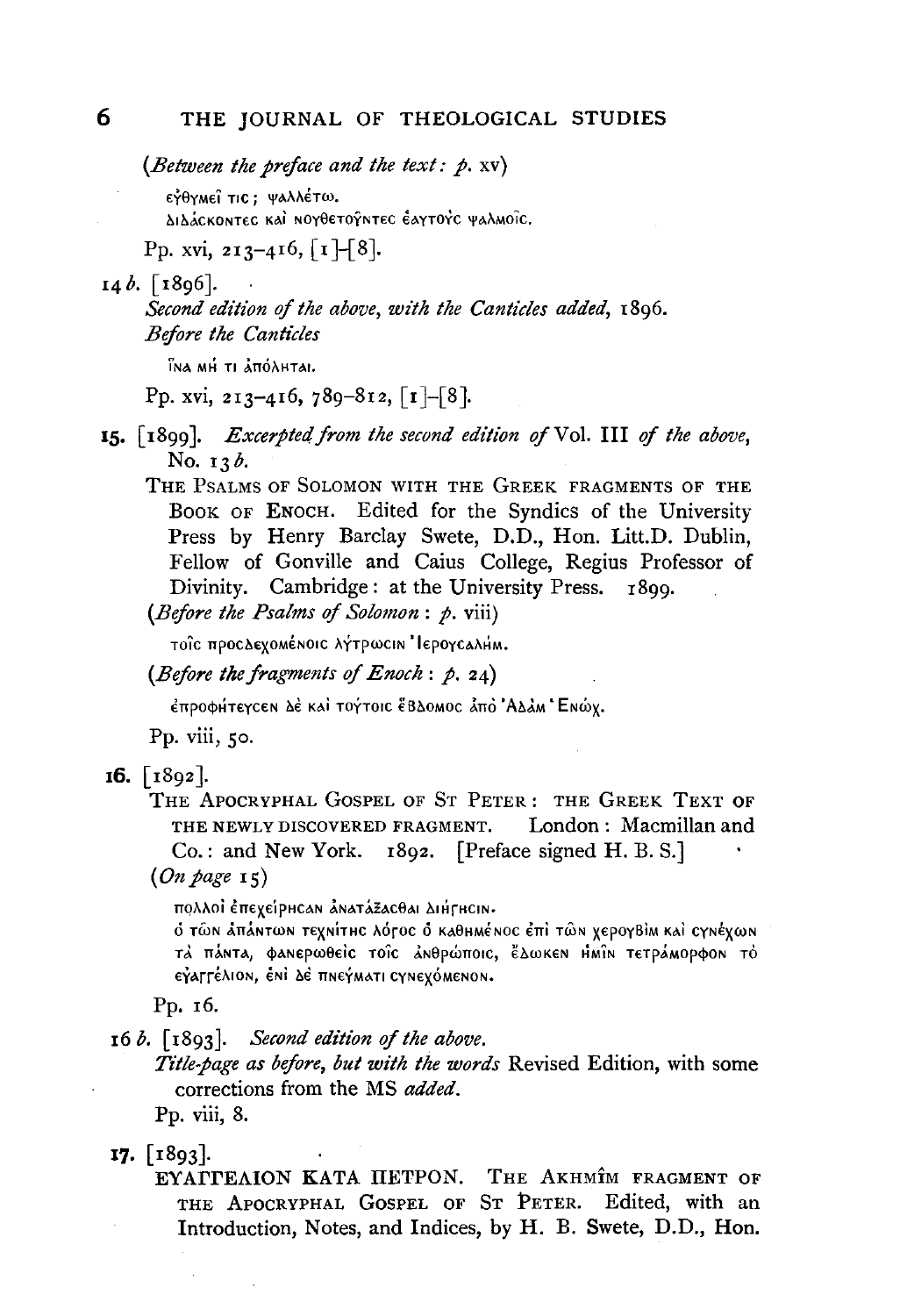Litt.D. Dublin, Fellow of Gonville and Caius College, Regius Professor of Divinity, Cambridge. London: Macmillan and  $Co.:$  and New York.  $1893.$ 

(On p. viii the second motto given under no.  $16$ ) Pp. xIviii, 34.

### $18.$  [ $1803$ ].

OUR LIVING CREED. By the Rev. H. B. Swete, D.D., Gonville and Caius College, Regius Professor of Divinity. [Sermon X in CAMBRIDGE SERMONS PREACHED BEFORE THE UNIVERSITY IN ST MARY's CHURCH 1889-1892, selected and edited by C. H. Prior, M.A. Methuen and Co.  $1893$ : pp.  $147-167$ , preached on Trinity Sunday, June 12, 1892.]

#### $19. \; 1894.$

THE APOSTLES' CREED: ITS RELATION TO PRIMITIVE CHRISTIANITY. By H. B. Swete, D.D., Hon. Litt.D. Dublin; Fellow of Gonville and Caius College, Regius Professor of Divinity, Cambridge. London: C. J. Clay and Sons, Cambridge University Press Warehouse, Ave Maria Lane. 1894.

 $(On \ page \ 8)$ 

Маентетсате па́нта та є́енн, Ваптізонтес аттотс еіс то о́нома тот патрос καί τογ γίογ καί τογ άτίογ πΝεγΜΑΤΟΣ.

ảnápkhn ểcyon ppáyai ỷmîn πapakaλῶn ἐπapωnίzεcθai τι ẫπaz πapaδoθείch τοις άτίοις πίςτει.

Pp. 112.

Pp. 48.

CHURCH SERVICES AND SERVICE-BOOKS BEFORE THE REFORMA-TION. By Henry Barclay Swete, D.D., Litt, D., Regius Professor of Divinity, Cambridge. Published under the direction of the Tract Committee. London: Society for Promoting Christian Knowledge.  $\ldots$  1896.

To M. B. S.

Pp. 230.

 $(On\ page\ III)$ 

**<sup>20.</sup>**  $\lceil 1895 \rceil$ .

FAITH IN ITS RELATION TO CREED, THOUGHT AND LIFE. Three short addresses by H. B. Swete, D.D., Hon. Litt.D. Dublin, Regius Professor of Divinity, Cambridge. Manent fides, spes, *caritas.* Published under the direction of the Tract Committee. London, S.P.C.K. . . . 1895.

**<sup>21.</sup>**  $\lceil 1896 \rceil$ .

 $(On page 2)$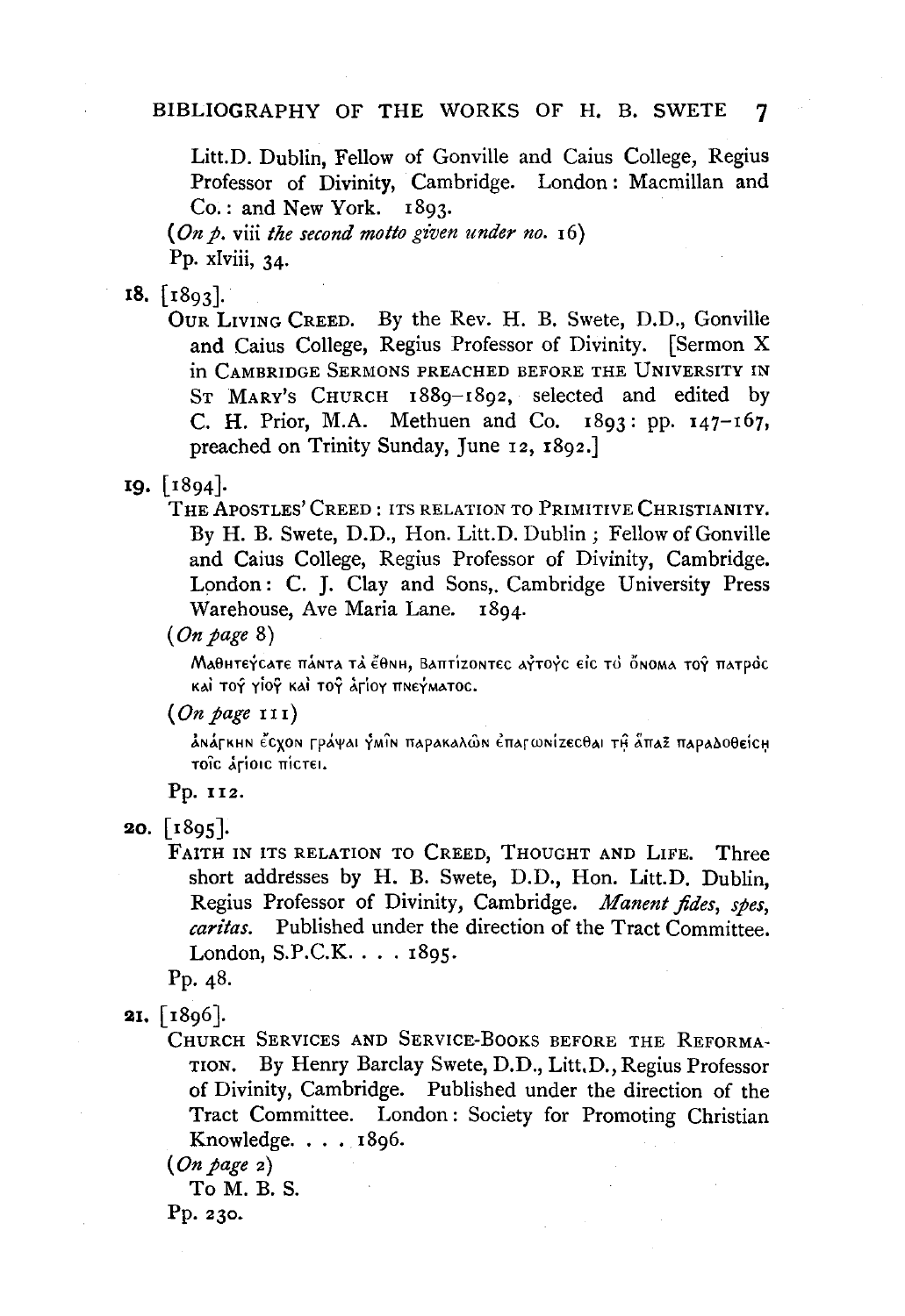22.  $[1806]$ .

ON THE BuLL *APOSTOLICAE CuRAE.* A lecture delivered at the Divinity School, Cambridge, on Friday, November 6, 1896, by Henry Barclay Swete, D.D., Fellow of Gonville and Caius College, Regius Professor of Divinity. Cambridge: Macmillan and Bowes. 1896.

*(On page* 4)

MH πάλιn zγrŵ Δογλείας ἐnέχεςθε.

Pp. *z8.* 

23. [r8g8].

THE GOSPEL ACCORDING TO ST MARK : THE GREEK TEXT WITH INTRODUCTION, NOTES, AND INDICES. By Henry Barclay Swete, D.D., Hon. Litt.D. Dublin, Regius Professor of Divinity and Fellow of Gonville and Caius College, Cambridge. London : Macmillan and Co., Limited. New York: The Macmillan Company. 1898.

*(On the reverse side of the title-page)* 

Deus qui nobis per ministerium beati Marci Evangelistae tui veritatem evangelii patefieri voluisti : concede, quaesumus, ut quod ab illius ore didicimus gratia tua adiuti operari valeamus. Per Iesum Christum Dominum nostrum. Amen.

*(On the reverse side qf the Table of Contents: p.* viii)

Mậpkon AnaλaBώn Ấτε metà ceaytoy· ECTIN ΓΑΡ ΜΟΙ ΕΥΥΡΗCTOC ΕΙΣ ΔΙΑΚΟΝΙΑΝ. dcnázetai ýmác . . Mâpkoc o yióc moy.

Pp. ex, 412.

23b. *[rgoz]. Second edition of the above.* 

*Title-page as before, save for the addition qf* Hon. D.D., Glasgow *(after* Hon. Litt.D., Dublin) *and the year* rgoz.

*On the reverse side qf the Table of Contents a third motto is added* 

Mâpkoc mén, έpmhneythc Πέτρογ τεnόmenoc, όca εmnhmoneycen akpiBŵc  $ε$ ΓραψεΝ.

Pp. cxx, 434·

**24.** [1900].

AN INTRODUCTION TO THE OLD TESTAMENT IN GREEK, BV Henry Barclay Swete, D.D., Hon. Litt.D., Dublin, Fellow of Gonville and Caius College, Regius Professor of Divinity. With an appendix containing the Letter of Aristeas edited by H. St J. Thackeray, M.A. Cambridge: at the University Press. 1900.

(On the reverse side of the title-page)

έξετερῶ τὰ τέκna coy, Σειώn, ἐπὶ τὰ τέκna τῶn 'Ελλήnωn.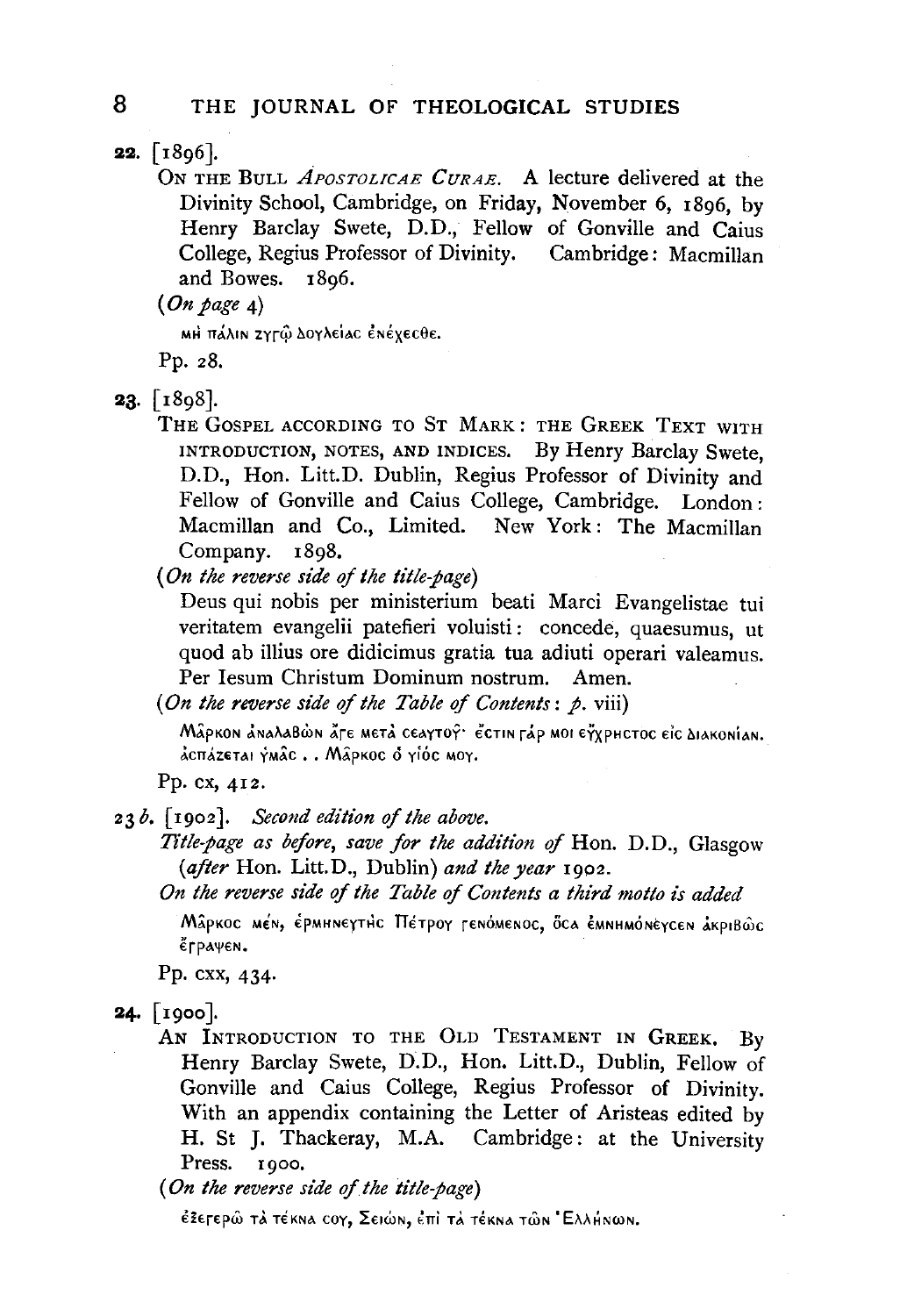*(On the following page)* 

EBERHARDO NESTLE I PH. ET TH. D. I VIRO, SI QVIS ALIVS, DE HIS STVDIIS | OPTIME MERITO | HVIVS OPERIS ADIVTORI HVMANISSIMO.

Pp. xiv, 592.

24 *b.* [ 1914]. *Second edition of the above, revised by R. R. Ottley.* 

AN INTRODUCTION TO THE OLD TESTAMENT IN GREEK. By Henry Barclay Swete, D.D., F.B.A., Hon. D.Litt. Oxford, Hon. Litt.D. Dublin, Hon. D.D. Glasgow, Fellow of Gonville and Caius College, Cambridge, Regius Professor of Divinity. Revised by Richard Rusden Ottley, M.A., sometime Scholar of Trinity College. With an appendix containing the Letter of Aristeas edited by H. St J. Thackeray, M.A., sometime Scholar of King's College. Cambridge: at the University Press. 1914. *(On the reverse side* of *the title-page : motto as before)* 

*(On the following page)* 

IN PIAM MEMORIAM | EBERHARDI NESTLE | PH. ET TH. D. VIRI, SI OVIS ALIVS, DE HIS STVDIIS OPTIME MERITI | HVIVS OPERIS ADIVTORIS HVMANISSIMI.

Pp. xvi, 626.

 $25.$  [ 1902].

PATRISTIC STUDY. By Henry Barclay Swete, D.D., Litt.D., Regius Professor of Divinity in the University of Cambridge. London: Longmans, Green and Co., New York and Bombay, 1902.

*(On the reverse side* of *the title-page)* 

In ipsa item catholica ecclesia magnopere curandum est ut id teneamus quod ubique quod semper quod ab omnibus creditum est.

Pp. xi, 194. 80.

 $26.$  [1903].

STUDIES IN THE TEACHING OF OUR LORD. By Henry Barclay Swete, D.D., Litt.D., Regius. Professor of Divinity in the University of Cambridge. είς γάρ έστιν ύμων ο διδάσκαλος. London: Hodder and Stoughton. 1903.

*(On the reverse side* of *the title-page)* 

To E. J. S.

 $(A)$ *fter p.*  $[86]$ 

oύδέποτε έλάλησεν ούτως άνθρωπος. St John vii 46.

Pp. 186. go,

Other editions 1910, 1913.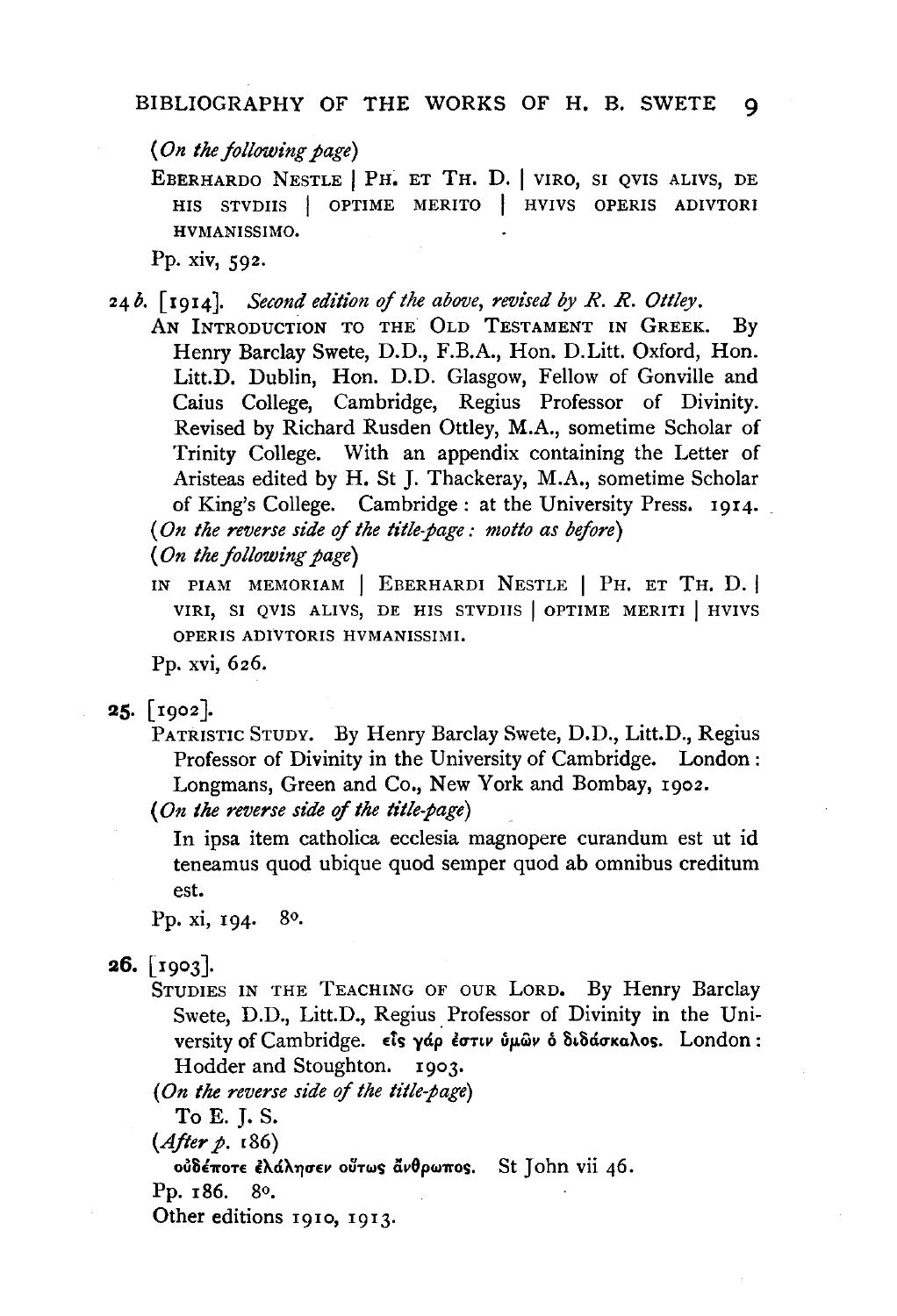$27.$  [1905].

ESSAYS ON SOME THEOLOGICAL .QUESTIONS OF THE DAY. By Members of the University of Cambridge. Edited by Henry Barclay Swete, D.D., Regius Professor of Divinity, Fellow of Gonville and Caius College, Fellow of the British Academy. καινά και παλαιά. London: Macmillan and Co. New York: The Macmillan Company. 1905.

Pp. x,  $599.89$ .

# **28.**  $\lceil \text{rgo6} \rceil$ .

THE APOCALYPSE OF ST JOHN. The Greek Text with Introduction, Notes, and Indices. By Henry Barclay Swete, D.D., Hon. Litt.D. Dublin; Hon. D.D. Glasgow; Regius Professor of Divinity and Fellow of Gonville and Caius College, Cambridge; Fellow of the British Academy. London : Macmillan and Co. 1906.

*(On the reverse side* of *the title-page)* 

Ecclesiam tuam, quaesumus, Domine, benignus illustra, ut Beati Iohannis . . . illuminata doctrinis ad dona perueniat sempiterna. Per Dominum.

Concede, quaesumus, omnipotens Deus, ut qui ... unigenitum tuum Redemptorem nostrum ad caelos ascendisse credimus, ipsi quoque mente in caelestibus habitemus. Per eundem.

Excita, quaesumus, Domine, potentiam tuam et ueni, et magna nobis uirtute succurre, ut auxilium gratiae tuae quod nostra peccata praepediunt indulgentia tuae propitiationis acceleret. Qui uiuis.

### $(On p. v)$

VIRO . ADMODVM . REVERENDO . I FREDERICO . HENRICO . CHASE . s. T. P. I EPISCOPO . ELIENSI . I APVD . CANTABRI· GIENSES · NVPER · PROFESSORI · NORRISIANO · OBSERVANTIAE · ERGO  $\cdot$  AMICITIAEQVE  $\cdot$  | STVDIA  $\cdot$  HAEC  $\cdot$  APOCALYPTICA  $\cdot$  QVALIA- $CVMQVE \cdot |$  DEDICO  $\cdot$ 

(*On page xii-reverse side of* Contents)

lOHANNES APOCALYPTISTA

Caelum transit, veri rotam solis uidit, ibi totam mentis figens aciem : speculator spiritalis quasi seraphim sub alis Dei uidit faciem.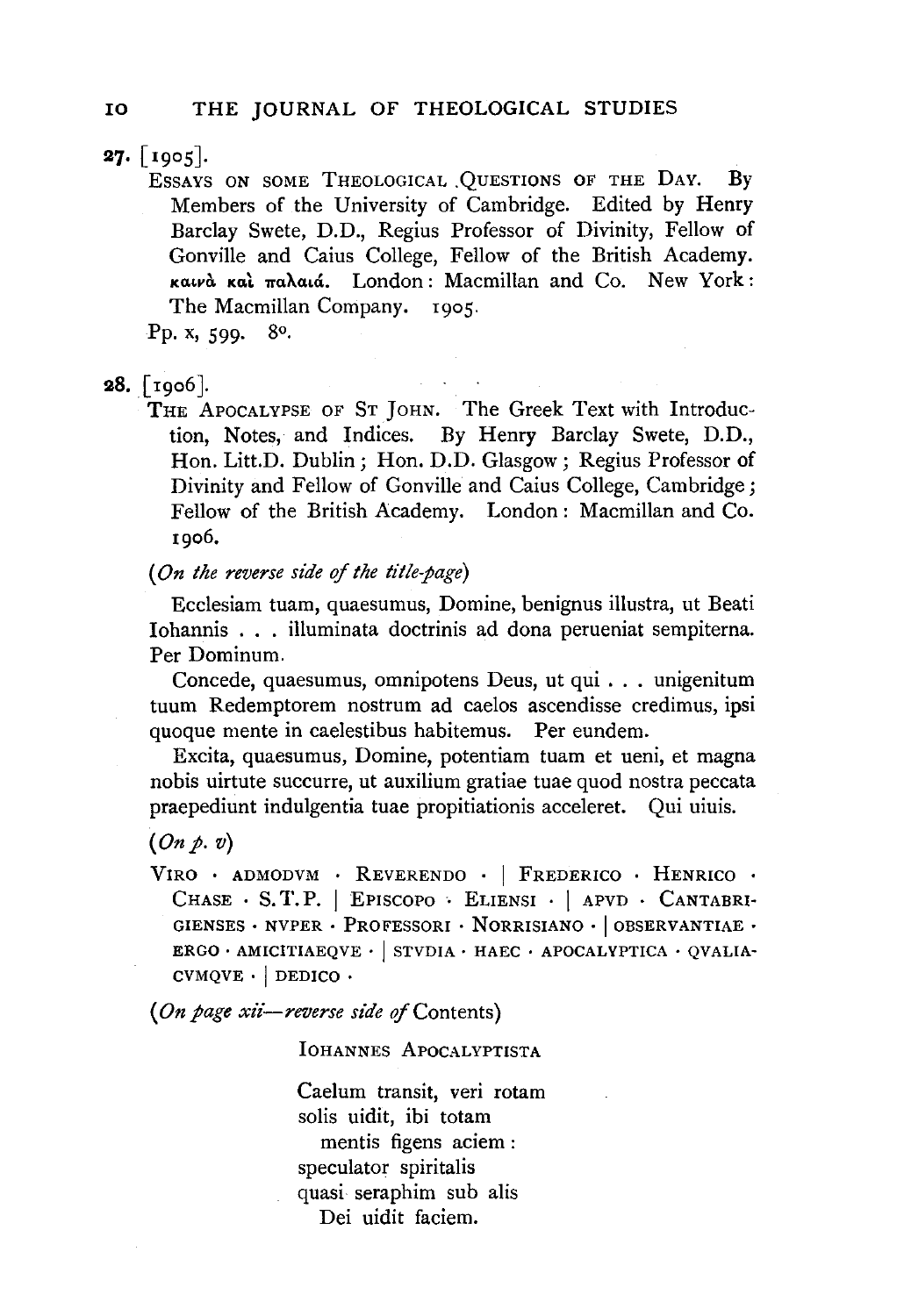audiit in gyro sedis quid psallant cum citharoedis quater seni proceres: de sigillo Trinitatis nostrae nummo ciuitatis impressit characteres.

uolat auis sine meta quo nee uates nee propheta euolauit altius : tam implenda quam impleta nunquam uidit tot secreta purus homo purius.

Pp. cxvi, 335· So.

28 *b.* [1907]. *Second edition of the above.* 

*Title-page as before except that* Hon. Canon of Ely is substituted for Fellow of the British Academy.

Pp. ccxx, 338. 8<sup>o</sup>.

**29.**  $\lceil \frac{1007}{100} \rceil$ .

THE APPEARANCES OF OUR LORD AFTER THE PASSION. A Study in the earliest Christian Tradition. By Henry Barclay Swete, D.D., Regius Professor of Divinity in the University of Cambridge. *7raplUrYJUEV £avTOV 'Gwra JJ-ETa* TO 7ra8Etl' *avTov.* Macmillan and Co. London: 1907.

*(On* p. v) To E. L. S.

- *(On* p. *vi-facing the* Foreword) The Third Day He Rose again according to the Scriptures, and Ascended into Heaven, and Sitteth on the Right Hand of the Father.
- *(On* p. *xx-jacing* Chapter I) When Thou hadst overcome the sharpness of Death, Thou didst open the Kingdom of Heaven to all Believers.

Pp. xx, 152. 80.

- ao. [19oS].
	- ZWEI NEUE EVANGELIENFRAGMENTE. Herausgegeben und erklärt von Henry Barclay Swete, D.D., Professor in Cambridge. Bonn: A. Marcus und E. Weber's Verlag. 19oS. Preis o,4o M. (Kleine Texte für theologische und philologische Vorlesungen und Übungen. Herausgegeben von Hans Lietzmann. 31.) Pp. 16. So,

31. [ 1909].

THE HOLY SPIRIT IN THE NEW TESTAMENT. A STUDY OF PRIMITIVE CHRISTIAN TEACHING. By Henry Barclay Swete,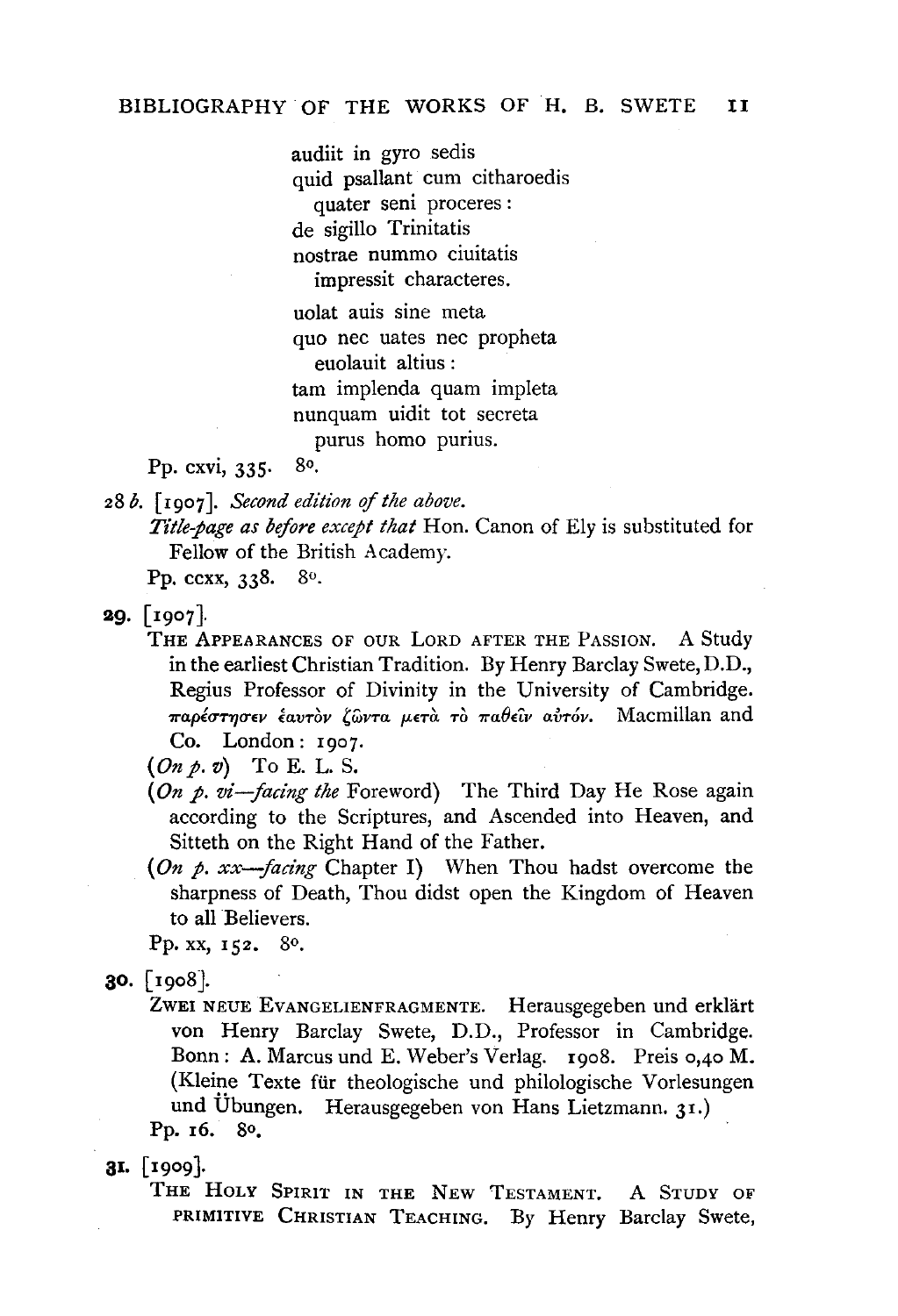D.D., Regius Professor of Divinity in the University of Cambridge; Hon. Canon of Ely. το πνεύμά έστιν το ζωοποιούν. London: Macmillan and Co. 1909.

 $(On\ page\ v)$ 

To the Master of Trinity.

(On the reverse side of the Table of Contents)

OΥΧ ΈΤΕΡΟΝ ΜΕΝ ΕΝ ΝΌΜω ΚΑΙ ΠΡΟΦΗΤΑΙΕ, ΕΤΕΡΟΝ ΔΕ ΕΝ ΕΥΑΓΓΕΛΙΟΙΕ ΚΑΙ άποςτόλοις, άλλ' εν έςτι και το αγτό πνεγμα άριον το έν παλαιά τε και καινή Διαθήκη τάς θείας λαλής αν Γραφάς.

 $(On \ page \ 8)$ 

Cyril of Jerusalem.

ΓεΝΝάται Χριστός; προτρέχει Βαπτίzεται; Μαρτγρεΐ πειράzεται; ΔΝάΓει ΔγΝάΜεις έπιτελεΐ; ςγΜΠΑΡΟΜΑΡΤΕΪ ΑΝέρχεται; Διαλέχεται.

πηεγμα το ... λαλογη, αποστέλλοη, άφορίzοη ... Διαιρογη χαρίσματα, ποιογν λποστόλογε, προφήτας, εγαρρελιστάς, ποιΜένας και ΔιΔασκάλογς.

Gregory of Nazianzus.

Pp. x, 417. 8°.

 $32.$  [1909].

ESSAYS ON SOME BIBLICAL QUESTIONS OF THE DAY. By Members of the University of Cambridge. Edited by Henry Barclay Swete, D.D., Regius Professor of Divinity. ANAKPINONTEC TAC FPAPAC. London: Macmillan and Co. 1909.

(After Subjects and Contributors: p. xii)

Σὺ ούν, κύριε υἱέ, προηγουμένος πρόσεχε τη τῶν θείων γραφῶν άναγνώσει· άλλα πρόσεχε. πολλης γαρ προσοχης άναγινώσκοντες τα θεία δεόμεθα ίνα μή προπετέστερον είπωμέν τινα ή νοήσωμεν περί αύτων. και προσέχων τη των θείων αναγνώσει μετα πιστης και θεω άρεσκούσης προλήψεως, κρούε τα κεκλεισμένα αύτης, και ανοιγήσεταί σοι ύπὸ τοῦ θυρωροῦ.

Pp. xii, 556. 80. Origen, ep. ad Gregorium.

33. [1910].

THE ASCENDED CHRIST. A STUDY IN THE EARLIEST CHRISTIAN TEACHING. By Henry Barclay Swete, D.D., Regius Professor of Divinity in the University of Cambridge; Hon. Canon of Ely. πορεύομαι έτοιμάσαι τόπον ύμιν. London: Macmillan and Co. **1010.** 

 $(On \text{ page } v)$  To the memory of C. A. S. S. and A. R. S.

(On page vi) Μέτα έςτιν το της εγςεβείας ΜΥΣΤΗρΙΟΝ, δς

έφαΝερώθη έΝ CAPKI, έΔικαιώθη έν πνεγΜατι, ώφθη Δητέλοις έκΗΡΥΧθΗ έΝ εθΝεCIN, έπιστεγθη έν κόσΜω, ανελήΜφθη έν λόξη.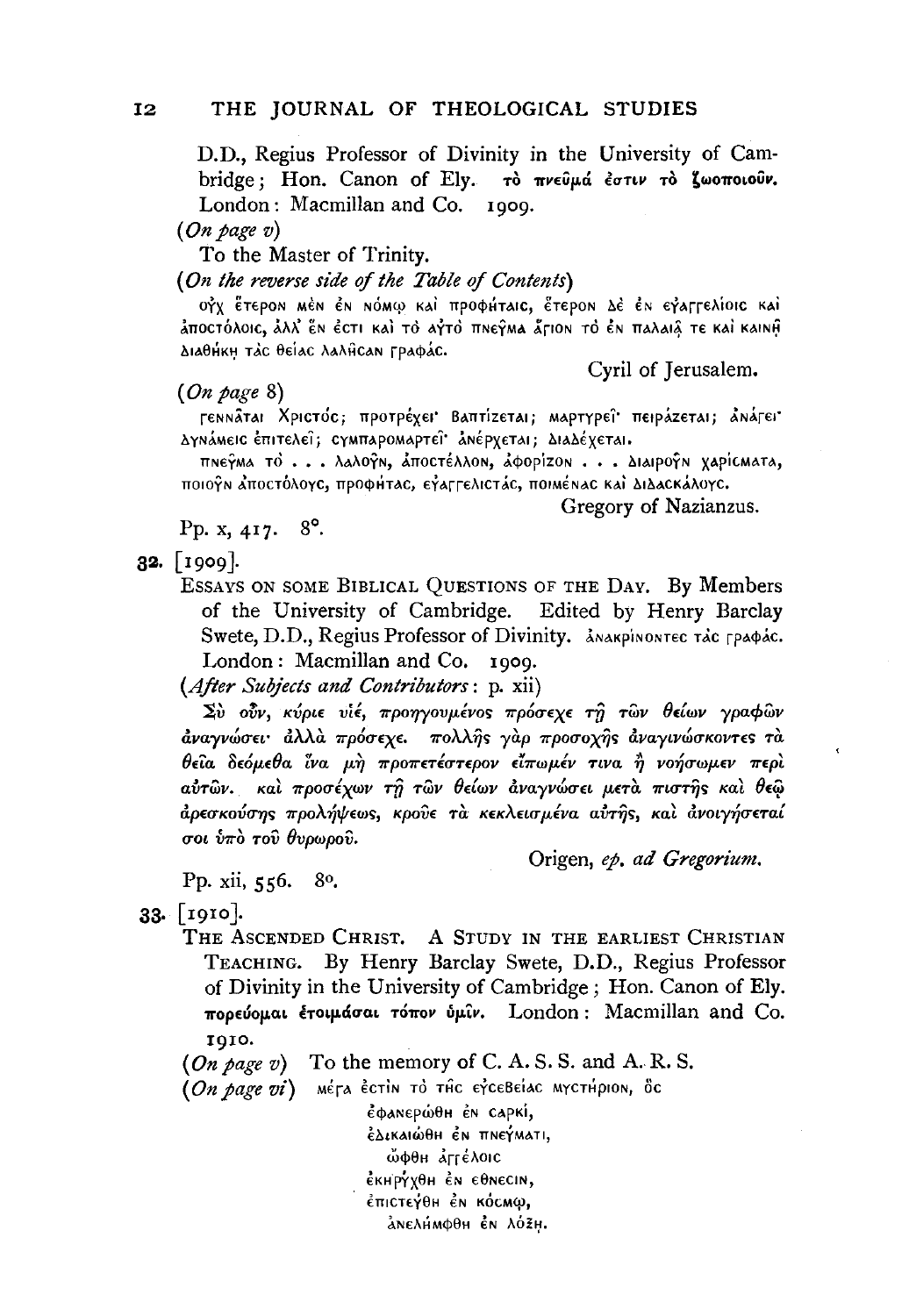$(On\ page\ xvi)$  ο καθήμενος έν Δεξιά τος πατρός, EACHCON HMÂC.

Pp. xvi, 168. 80.

## $34.$  [1912].

THE HOLY SPIRIT IN THE ANCIENT CHURCH. A STUDY OF CHRISTIAN TEACHING IN THE AGE OF THE FATHERS. By Henry Barclay Swete, D.D., D.Litt., Regius Professor of Divinity in the University of Cambridge; Hon. Canon of Ely; Hon. Chaplain to the King.  $\tau\delta \pi\nu \epsilon \hat{\nu} \mu a \kappa a \hat{\nu} \hat{\nu} \nu \psi \phi \eta$ . London: Macmillan and Co. 1012.

(On page v) To the Memory of Ernest Stewart Roberts, M.A. Master of Gonville and Caius (1903-1912).

(On page  $x$ -preceding the Foreword)

έςτιΝ ... πηεγμα Νοερύη, Άτιοη, ΜΟΝΟΓενές, πολγμερές, λεπτόη, εγκίΝΗτοη, τραΝόΝ, αΜόλγΝτοΝ, Caφές, απήΜαΝτοΝ, ΦΙλάταθοΝ, όξγ, ακώλγτοΝ, εγεργετικόΝ, φιλάΝθρωποΝ, ΒέΒαιοΝ, άςφαλές, αΜέριΜΝΟΝ, παΝΤΟΔΥΝαΜΟΝ, παΝεπίcκοποη, και Διά πάντων χωρογν πνεγμάτων νοερών καθαρών λεπτοτάτων.

Wisdom of Solomon.

#### (On page 8-preceding Part I)

SANCTUS, SANCTUS, SANCTUS, DOMINUS DEUS SABAOTH, PLENI SUNT CAELI ET TERRA MAIESTATIS GLORIAE TUAE.

TE PER ORBEM TERRARUM SANCTA CONFITETUR ECCLESIA; PATREM INMENSAE MAIESTATIS.

UENERANDUM TUUM UERUM ET UNICUM FILIUM, SANCTUM QUOQUE PARACLETUM SPIRITUM.

#### (On page  $160$ -preceding Part II)

PROFUNDA TUA SANCTUS SPIRITUS TUUS, SECUNDUM APOSTO-LUM, SCRUTATUR ET NOVIT, ET INTERPELLATOR PRO ME TUUS INENARRABILIA A ME TIBI LOQUITUR: ET EGO NATURAE SUAE EX TE PER UNIGENITUM TUUM MANENTIS POTENTIAM CREA-TIONIS NOMINE NON MODO ELOOUAR SED ETIAM INFAMABO?

Hilary of Poitiers.

### (On page 356–preceding Part III)

KAI TAŶTA MÊN EIC TOCOŶTON. COI AÈ EI MÊN OPKOÝNTWC EXEI TÀ EIPHMÉNA. τογτο πέρας έστω τογ περί τογτων λόγογ· εί Δε έλλιπώς έχειν Δόξει, φθένος ΟΥΔείς φιλοπόνως προσεδρεγοντα τη ΖΗτήςει δι έρωτήςεως άφιλονείκογ προστιθέναι τη Γνώσει. Δώσει Γάρ ο κήριος Η ΔΙ ΗΜών Η ΔΙ έτέρων τών λειπόΝτων την πλήρωσιν κατά την έπιχορητογμένην τοις αξίοις αγτογ ενώσιν Υπό τον άΓίον πΝεγΜΑΤΟΣ.

Pp. viii, 429. 80. Basil.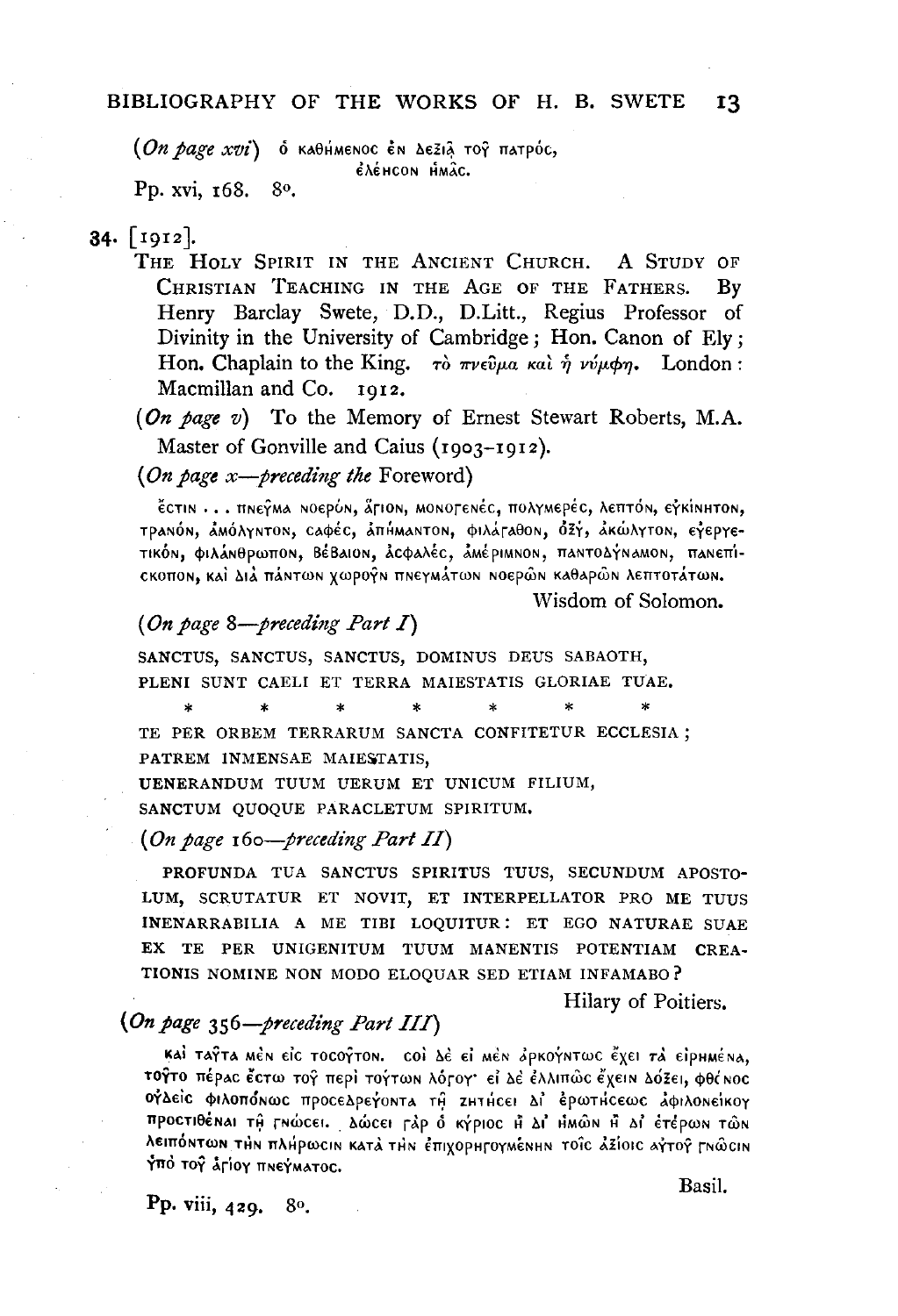$35.$  [1913].

THE LAST DISCOURSE AND PRAYER OF OUR LORD. A STUDY OF ST JOHN XIV-XVII. By Henry Barclay Swete, D.D., Regius Professor of Divinity in the University of Cambridge; Hon. Canon of Ely; Hon. Chaplain to the King.

> ούδέποτε έλάλησεν ούτως άνθρωπος. Κύριε, δίδαξον ήμας προσεύχεσθαι.

London: Macmillan and Co. 1913.

 $(On \text{ page } v)$  To the Memory of E. H. W. S., S. A. S., F. S. B. (On page vi-facing the Foreword)

Αύτός, ὦ Φαίδων, παρεγένου Σωκράτει εκείνη τῆ ἡμέρα ῆ τὸ φάρμακον έπιεν έν τώ δεσμωτερίω, ή άλλου του ήκουσας; Φαιδ. Αυτός, ω Έχέκρατες. Έχ. Τί ούν δή έστιν άττα είπεν ο άνηρ προ του θανάτου; ... ήδέως γαρ άν εγω ακούσαιμι.

Plato, Phaed.

(On page xviii-facing The Last Discourse, Part I)

ταγτα ΓέΓραπται їма пістетите оті Інсотс естім в Хрістос, ό γίος τογ Θεογ, KAI INA TICTEYONTEC ΖωΗΝ έχΗΤΕ ΕΝ τώ ΟΝΟΜΑΤΙ ΑΥΤΟΥ.

(On page xix) таута гетраптан їма пістечнте. Pp. xviii, 187. 80.

 $36.$  [1914].

THE ANCIENT CREEDS IN MODERN LIFE. A Lecture given to the Cambridge Local Lectures Summer Meeting, 1914. By H. B. Swete, D.D., F.B.A., Regius Professor of Divinity, Cambridge. καρδία πιστεύεται είς δικαιοσύνην, στόματι δὲ δμολογείται είς  $\sigma\omega\tau\eta\rho\acute{a}a\nu$ --Rom. x 10. London: S.P.C.K. 1914. Pp. 32.

 $37.$  [1915].

THE HOLY CATHOLIC CHURCH: THE COMMUNION OF SAINTS. A STUDY IN THE APOSTLES' CREED. By Henry Barclay Swete, D.D., D.Litt., F.B.A., Late Regius Professor of Divinity in the University of Cambridge; Hon. Canon of Ely; Hon. Chaplain to the King.

έν σώμα και έν πνεύμα.

έὰν ἐν τῶ φωτὶ περιπατῶμεν, ὡς αὐτός ἐστιν έν τώ φωτί, κοινωνίαν έχομεν μετ' άλλήλων.

London: Macmillan and Co. 1915.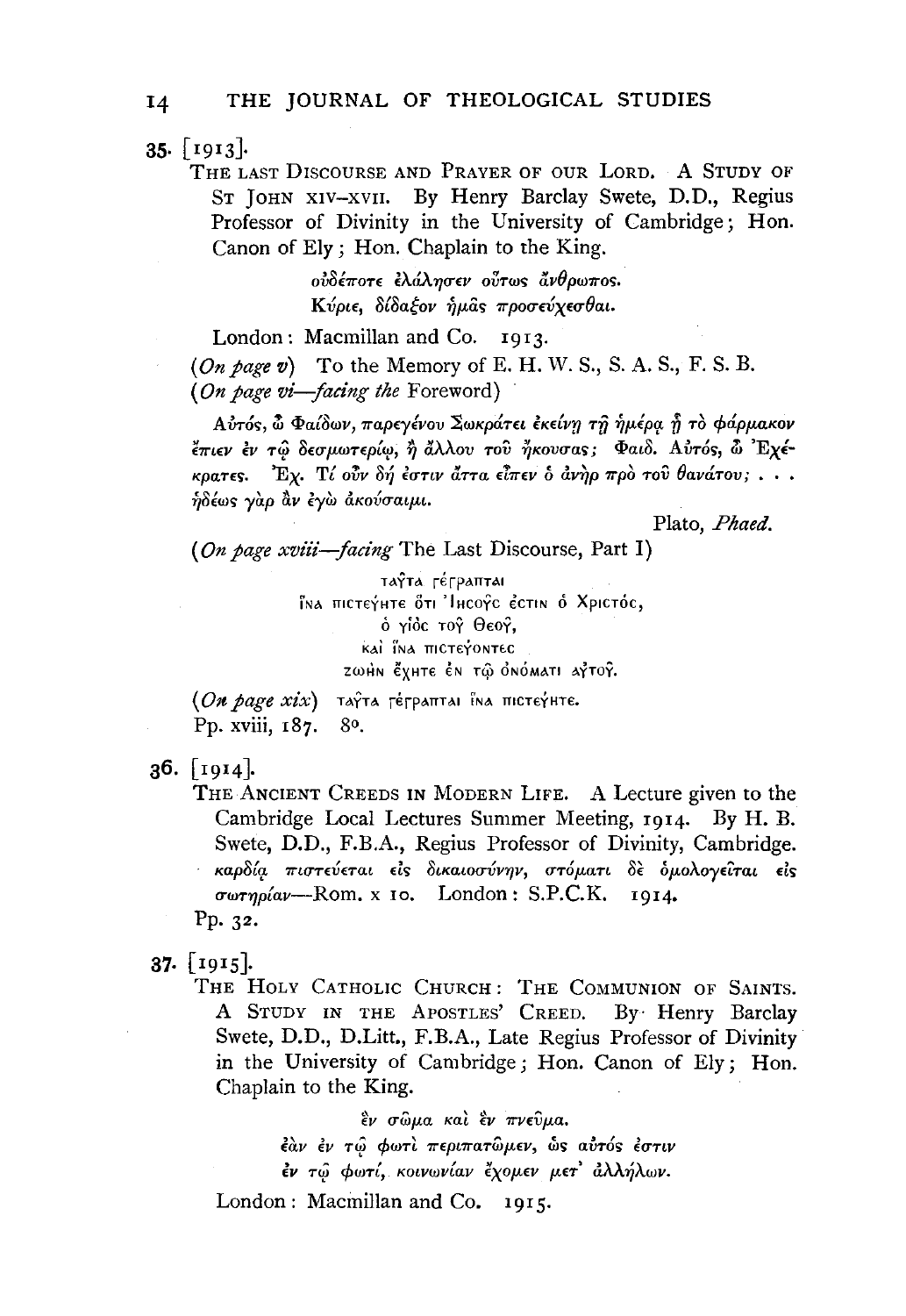| $(On\ page\ v)$ | Ecclesiae Anglicanae<br>Matri Carissimae.            |
|-----------------|------------------------------------------------------|
| (On page 2)     | Te per Orbem Terrarum<br>Sancta Confitetur Ecclesia. |

(On page  $46$ -reverse side of II. The Communion of Saints)

προςελμλήθατε... έκκληςία πρωτοτίκων... KAI TINEYMACI AIKAION TETELEIOMÉNON.

80. Pp. x, 265.

#### $38.$  [1916].

THE FORGIVENESS OF SINS. A STUDY IN THE APOSTLES' CREED. By Henry Barclay Swete, D.D., D.Litt., F.B.A., Emeritus Professor of Divinity, Cambridge; Hon. Canon of Ely; Hon. Chaplain to the King.

> εξουσίαν έχει ο υίος του ανθρώπου αφιέναι αμαρτίας επι της γής. άν τινων άφητε τας άμαρτίας. άφέωνται αυτοΐς.

London: Macmillan and Co. 1016.

 $(On\ page\ v)$ PRESBYTERIS COMPRESBYTER.

 $(On\ page\ 2)$ 

κήριος ό θεός οικτείρμων και έλεμμων, μακρόθγμος και πολγέλεος και ảλhθinóc . . . ảφaipŵn ảnomiac kai ả∆ikiac kai ảmaptiac, kai oỷ kaθapieî τόν ένοχον.

Exod. xxxiv 6, 7.

έάν τις άмάρτη, παράκλητον έχοмеν πρός τόν πατέρα Ίμεογν Χριστόν Δίκαιοn, καὶ αγτὸς ἱλαςΜός ἐςτιn περὶ τῶn ἀΜαρτιῶn ΗΜῶn, ογ περὶ τῶn ΗΜΕΤέρωΝ Δέ ΜόΝΟΝ ΔΔΛΑ ΚΑΙ ΠΕΡΙ Όλογ τος ΚίζΜΟΥ.

I John ii 1, 2.

## Pp. xiv, 197. 80.

## $39.$  [1917].

THE LIFE OF THE WORLD TO COME. Six Addresses given by the late Henry Barclay Swete, D.D., D.Litt., F.B.A., Emeritus Professor of Divinity, Cambridge; Fellow of Gonville and Caius College, Cambridge; Hon. Canon of Ely; Hon. Chaplain to the King. With a portrait.

'An inheritance incorruptible, and undefiled, and that fadeth not away, reserved in heaven for you.'

Society for promoting Christian Knowledge, London; New York: The Macmillan Company. 1917.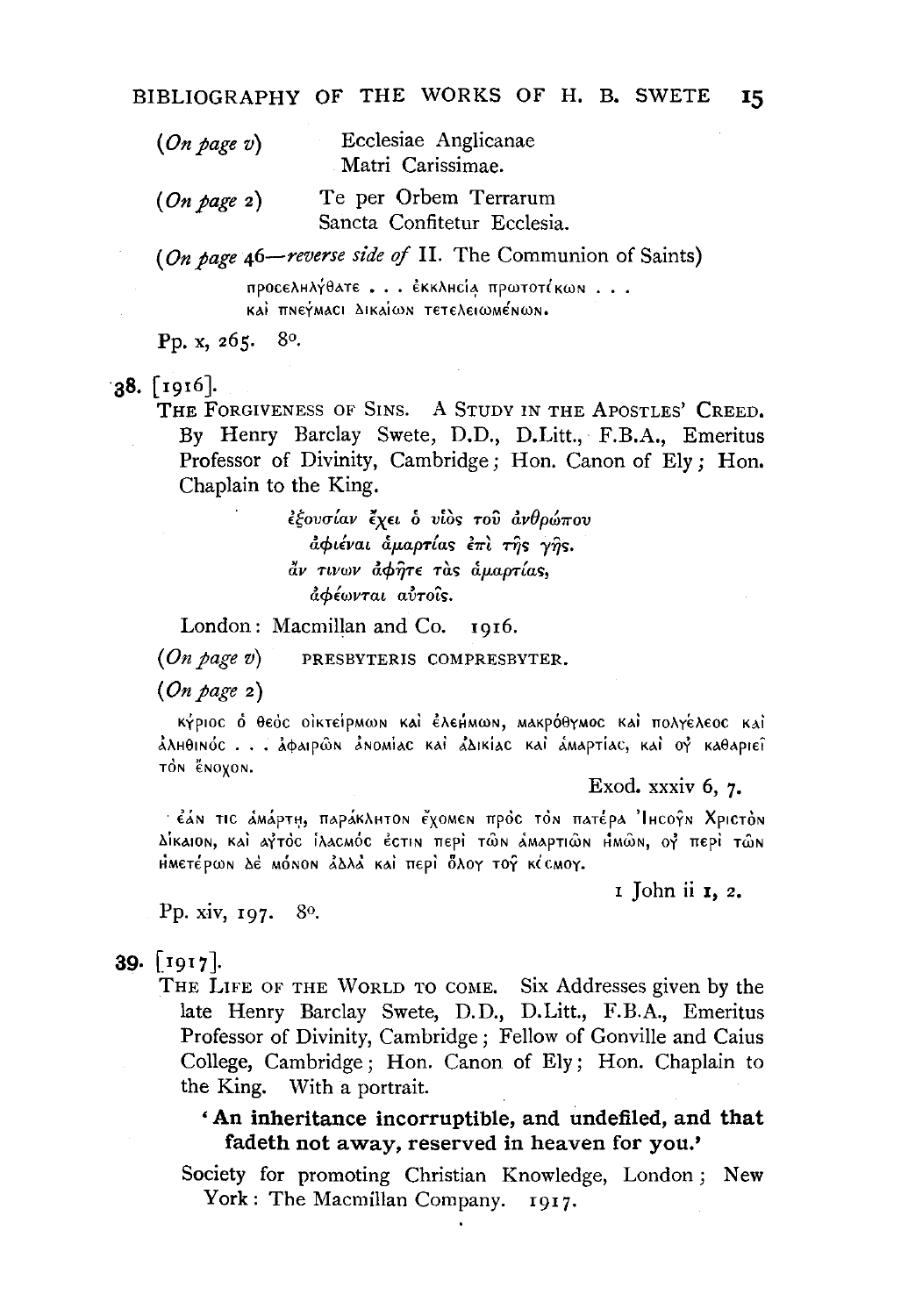*(On the reverse side of the title.page)* 

**J** LOOK FOR THE RESURRECTION OF THE DEAD, AND THE LIFE OF THE WORLD TO COME.

*(On the following page)* 

To | THE FRIENDS AND FELLOW MEMBERS OF | THE CHURCH AT HITCHIN, | TO WHOM HE CONSTANTLY SPOKE AND MINISTERED, | AND WHO GAVE HIM IN RETURN | GOODWILL AND RESPECTFUL AFFECTION, | THESE ADDRESSES | ARE DEDICATED BY THE | DESIRE OF | HENRY BARCLAY SWETE.

Pp. xii, 114.

B. *Articles and Papers.* 

# **i.** [ 1859].

THE RoMAN JEw OF THE FIRST CENTURY. From *The*  for May 1859: pp. 318-322.

 $\cdot$  **ii.** [1866].

ON THE UNITY oF THE Two TESTAMENTS. From *The Chn'stian Advocate and Review,* April 1866: pp. 244-249.

## **iii.** [ !866].

ON THE NEW ORDER OF MINISTRANTS IN THE CHURCH OF ENGLAND. From *The Christian Advocate and Review,* Sept. 1866: pp. 547 ff.

## iv. [1882].

Article HOLY GHOST in Smith and Wace *Dictionary of Christian* Biography (London, John Murray) vol. iii (1882) pp. 113-133.

v. (1887].

Article THEODORUS OF MOPSUESTIA in the same *Dictionary*  vol. iv (1887) pp. 934-948.

**Vlll.** ( 1891].

GRAETZ'S THEORY OF THE LXX. In *The Expository Times* vol. ii (1891) p. 209. 1891.

vi. [1889].

ON THE IDENTIFICATION OF ASSANDUNA WITH ASHDON. A paper read at a joint meeting of the Essex Archaeological Society and the Cambridge Antiquarian Society, May 24, 188g, and reprinted (with others) from the *Cambridge Chronicle,* May 31 and June 7, 1889.

vii.  $\lceil 1890 \rceil$ .

CLERICAL STUDIES. A paper read before the London Junior Clergy Society on Tuesday, April 15, I8go. By the Rev. H. B. Swete, D.D., late Rector of Ashdon, Essex: Regius Professor of Divinity in the University of Cambridge. Printed at the request of the Society.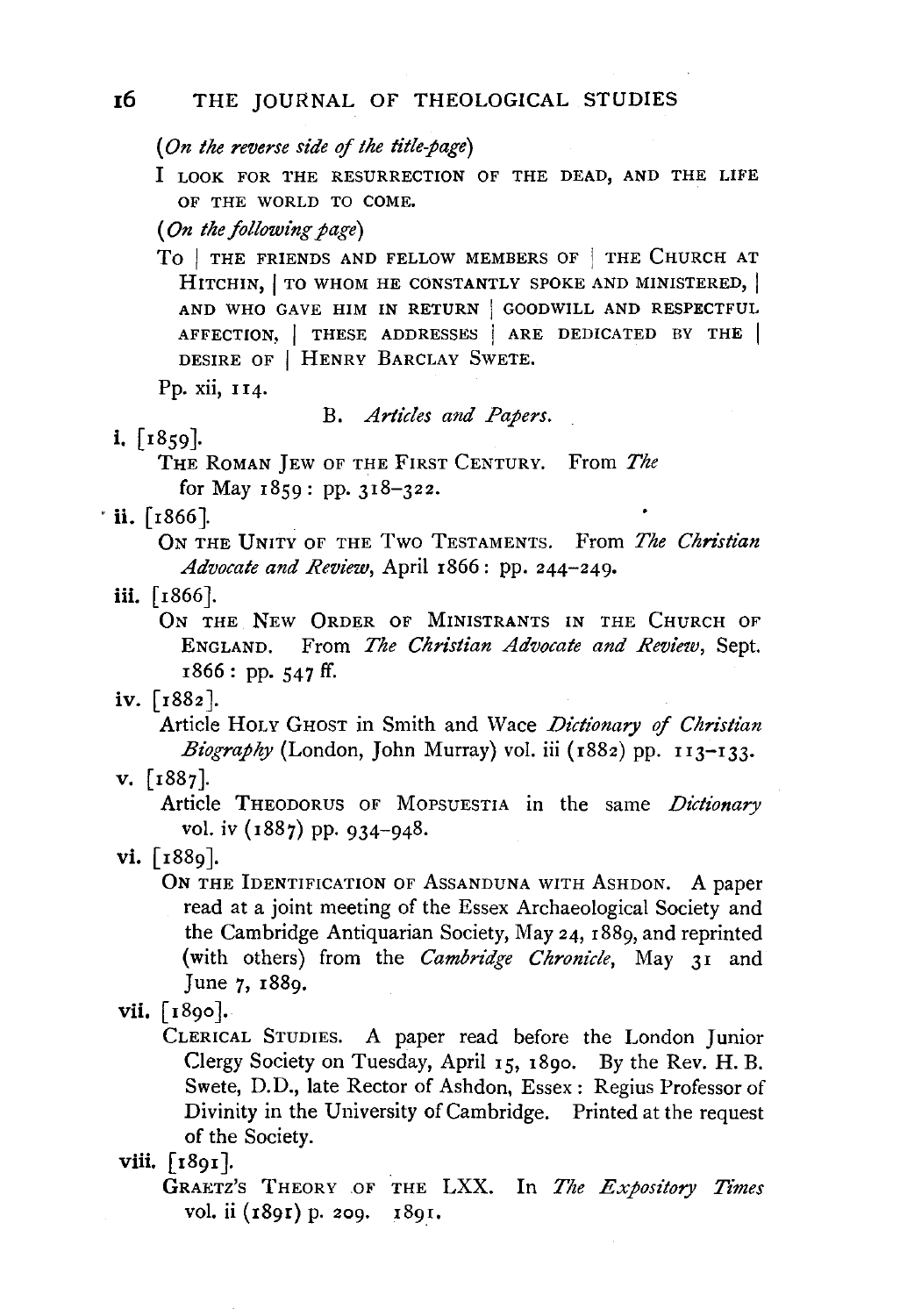BIBLIOGRAPHY OF THE WORKS OF H. B. SWETE 17

 $ix. \int 1892$ .

JosEPHUS oN ALEXANDER's VISIT TO JERUSALEM. In *The Expose: tory Times* vol. iii (1892) pp. 3oo, 427.

x. [1894].

SCHLEUSNER's THESAURUS (LXX). In *The Expository Times*  vol. v (1894) p. 539.

xi. [x894].

THE PERSON OF THE HOLY SPIRIT. A paper read at the Devotional Meeting of the Exeter Church Congress in Exeter Cathedral, Oct. 12,  $1894$ : printed on pp.  $692-698$  of the Report of the Congress.

xii. [ !897 ].

THE OxYRHYNCHUS FRAGMENT. A lecture delivered at Cambridge, July 29, 1897, to the Summer Meeting of Clergy: printed in *The Expository Times* vol. viii (Sept. 1897) pp. 540- 550, 568 .

. Xlll. ( 1898).

MATTHEW iv 23, ix 35· In *The Expository Times* vol. x (1898) p. 127·

 $xiv.$  [ $1899$ ].

Article HoLY SPIRIT in Hastings's *Dictionary* if *the Bible* (Edinburgh: T. and T. Clark) vol. ii (1899) pp. 402-411.

 $xv.$  [ $1899$ ].

BooKs TO STUDY ON THE TRINITY. In *The Expository Times*  vol. x (1899) p. 511.

xvi. [1899].

Review of NESTLE's *Septuagint Studies* in *The Exposz'tory Times*  vol. xi (1899) p. 38.

xvti. [ 1900 ].

Note appended to Dr Nestle's Review of DR SwETE's *The Gospel according to St Mark* in *The Expository Times* vol. xi (1900) p. 330.

 $xviii.$  [ $1000$ ].

Article LAYING ON OF HANDS in Hastings's *Dictionary of the Bi'ble* (Edinburgh: T. and T. Clark) vol. iii (19oo) pp. 84, *85.* 

 $xix.$  [1901].

Review of *The Apocalypse* by EDWARD WHITE BENSON, sometime Archbishop of Canterbury, in *The Journal of Theological Studies* vol. ii (Jan. 1901) pp. 302-305.

XX. (1902].

EUCHARISTIC BELIEF IN THE SECOND AND THIRD CENTURIES in The *Journal of Theological Studies* vol. iii (Jan. 1902) pp. r6I-I77· VOL. XIX. C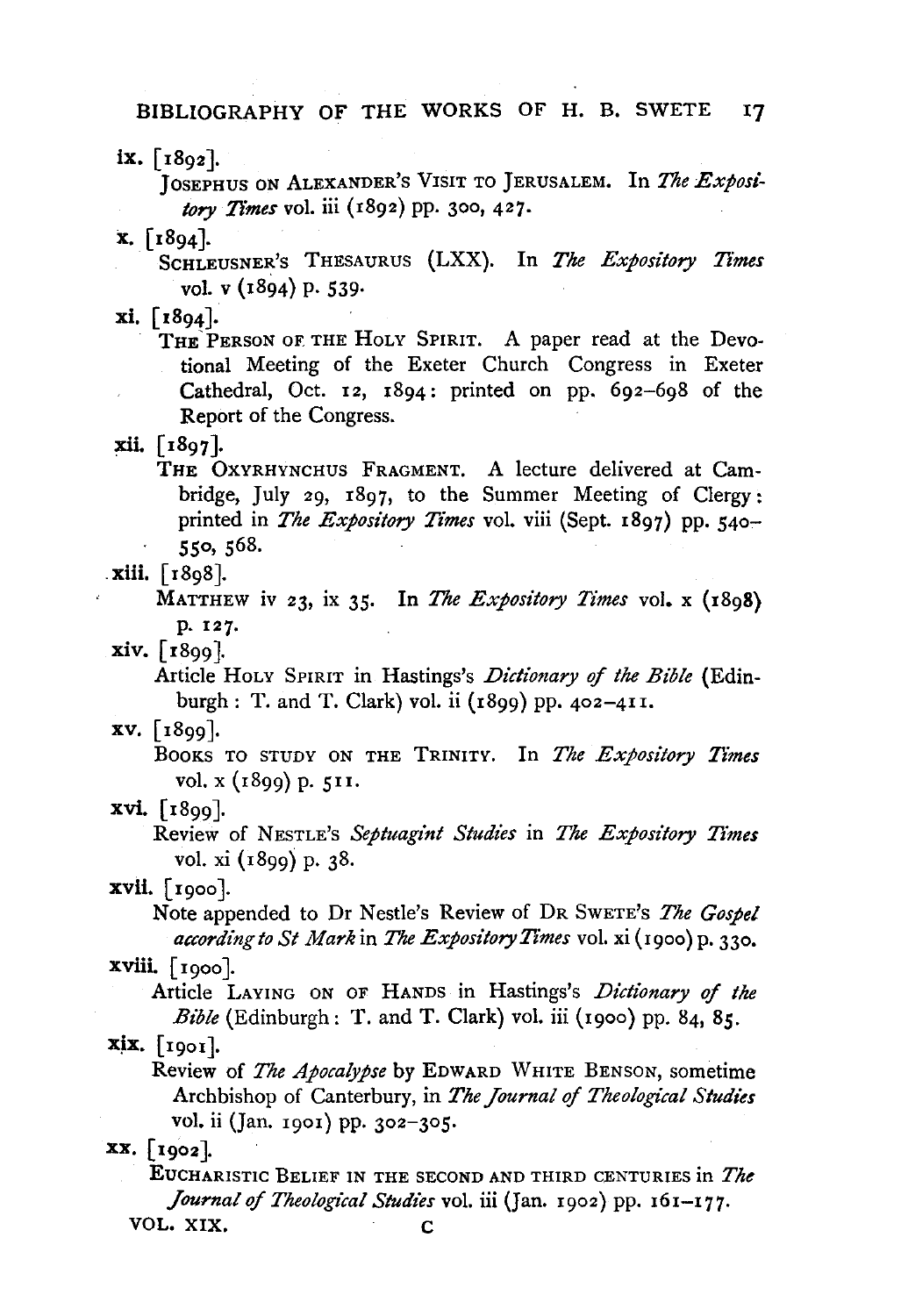xxi. [ 1902 ].

MATT. xxviii 16-20. An exposition given to a gathering of past and present members of the Cambridge Clergy Training School, held at Westcott House, July 7-9, 1902: printed in *The Expositor* vol. vi pp.  $241-259$  (Oct. 1902).

xxii. [ 1903].

PENITENTIAL DISCIPLINE IN THE FIRST THREE CENTURIES in *The Journal of Theological Studies* vol. iv (April 1903) pp. 321-327.

THE TRUSTWORTHINESS OF THE GOSPEL NARRATIVE (the first three Gospels) in *Critical Questions*: being a course of Sermons delivered in St Mark's Church, Marylebone Road, N.W. By Rev. A. F. Kirkpatrick, D.D., Rev. H. B. Swete, D.D., Rev. R. J. Knowling, D.D., Rev. A. Robertson, D. D., Rev. W. Sanday, D.D., Rev. A. C. Headlam, M.A. With a Preface by Rev. James Adderley (London: S. C. Brown, Langham and Company, Ltd. 1903).

xxiv, [1903].

CHRIST THE WISDOM OF GOD. A sermon preached in the Chapel. of Selwyn College, at the opening service of the Clergy Summer Meeting (July 13, 1903): printed in *The Expository Times* vol. xv (1903) p. ss.

XXV, [ 1903].

THE TWO GREATEST MIRACLES OF THE GOSPEL HISTORY. A paper read at the Northampton Church Congress: printed in *The Expository Times* vol. xiv (1903) p. 214.

 $xxvi.$  [1903].

THE TEACHING OF CHRIST. Six articles in The *Expositor* 6th Series vol. vii pp. 81-94, 259-273, 401-416; vol. viii pp. 116-130, 267-282, 44o-455 (Feb., Apr., June, Aug., Oct., Dec. 1903).

xxvii. [1904].

THE NEw OxYRHYNCHUS SAYINGS. A TENTATIVE INTERPRETA-TION. A lecture delivered at the Divinity School, Cambridge, on July 7, 1904: printed in *The Expository Times* vol. xv (1904) p. 488.

Review of *Outlines* of *the Life of Christ* by W. Sanday, D.D., in *The Journal* of *Theological Studies* vol. vi (July 1905) pp. 615-617.

 $\boldsymbol{\text{xxix.}}$  [1905].

THE VISION OF THE NEW JERUSALEM (Apoc. xxi 9-xxii 5). A paper read to the Central Society of Sacred Study at Westonsuper-Mare on January 5, 1905, and at Westcott House, Cam- $\mathbb{R}^{d}$ bridge, on March 27: printed in *The Interpreter* vol. i pp. 377- 387 and 468-478 (May and June 1905).

xxiii. [1903].

xxviii. [1905].